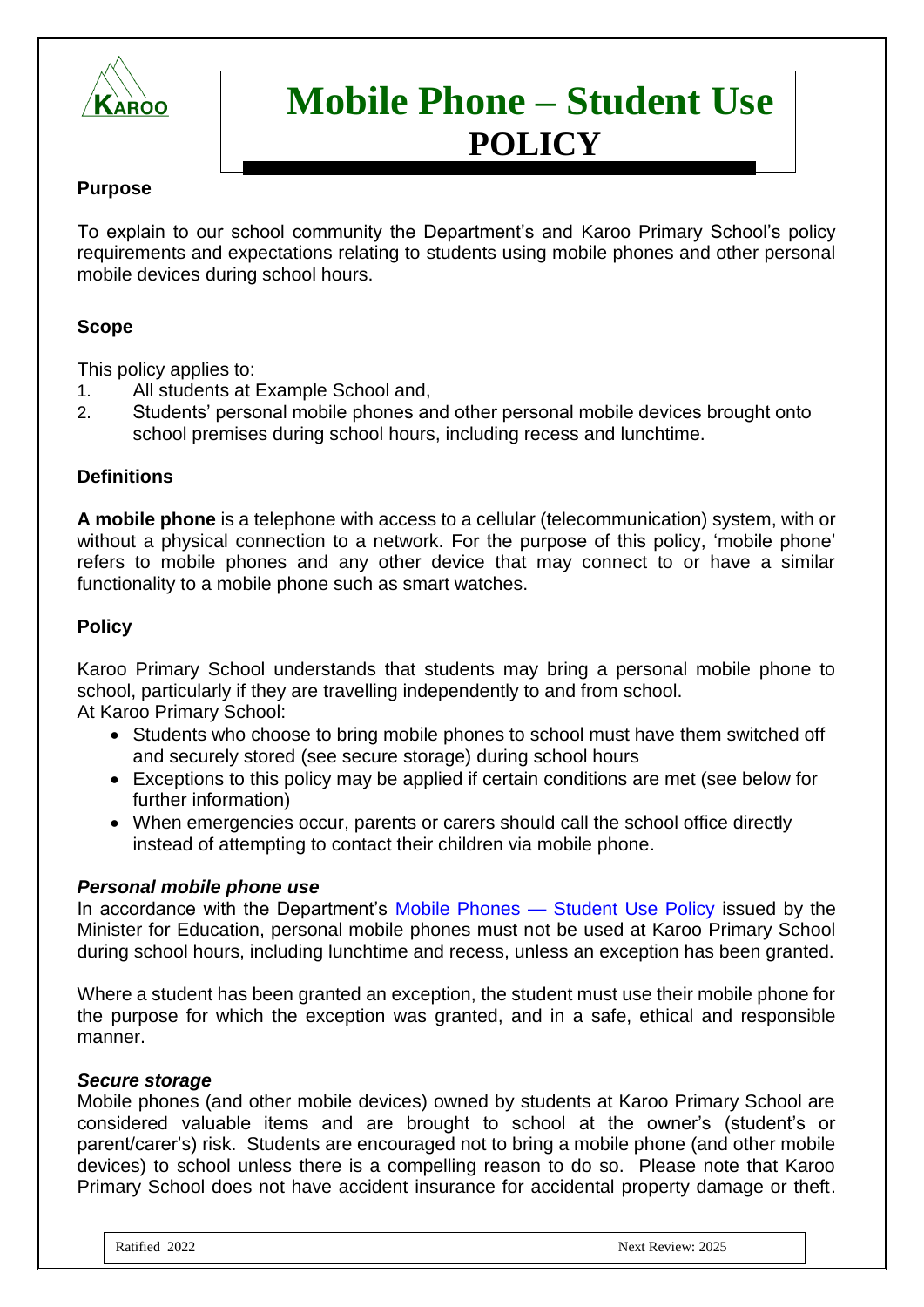Students and their parents/carers are encouraged to obtain appropriate insurance for valuable items. Refer to the Department's [Personal Goods](https://www.education.vic.gov.au/school/principals/spag/governance/pages/personalgoods.aspx) policy.

Where students bring a mobile phone to school, Karoo Primary School will provide secure storage. Secure storage is storage that cannot be readily accessed by those without permission to do so. At Karoo Primary School students are required to have their mobile phones (and other mobile devices) handed to a teacher in the morning and will be locked in a designated secure cupboard. At 3.20 p.m. students will be handed their device from a staff member. Storage of devices will be organised in year levels (one secure locked cupboard for each of the following year levels 3-6). The year level leader will have the cupboard in their office and is responsible the collection in the morning and handing out at the end of the day. A written record will be completed daily.

## *Enforcement*

Students who use their personal mobile phones inappropriately at Karoo Primary School may be issued with consequences consistent with our school's existing student engagement policies in the Student Code of Conduct.

At Karoo Primary School inappropriate use of mobile phones is **any use during school hours**, unless an exception has been granted, and particularly use of a mobile phone:

- in any way that disrupts the learning of others
- to send inappropriate, harassing or threatening messages or phone calls
- to engage in inappropriate social media use including cyber bullying
- to capture video or images of people, including students, teachers and members of the school community without their permission
- to capture video or images in the school toilets, changing rooms, swimming pools and gyms
- during exams and assessments

#### *Exceptions*

Exceptions to the policy:

- may be applied during school hours if certain conditions are met, specifically,
	- o Health and wellbeing-related exceptions; and
	- o Exceptions related to managing risk when students are offsite.
- can be granted by the Principal, or by the teacher for that class, in accordance with the

Department's Mobile Phones — [Student Use Policy.](https://www2.education.vic.gov.au/pal/students-using-mobile-phones/policy)

The three categories of exceptions allowed under the Department's [Mobile Phones —](https://www2.education.vic.gov.au/pal/students-using-mobile-phones/policy) [Student Use Policy](https://www2.education.vic.gov.au/pal/students-using-mobile-phones/policy) are:

#### *1. Learning-related exceptions*

| <b>Specific exception</b>                                                                                                          | <b>Documentation</b>                                          |
|------------------------------------------------------------------------------------------------------------------------------------|---------------------------------------------------------------|
| For specific learning activities (class-based<br>exception)                                                                        | Unit of work, learning sequence                               |
| For students for whom a reasonable<br>adjustment to a learning program is needed<br>because of a disability or learning difficulty | Individual Learning Plan, Individual<br><b>Education Plan</b> |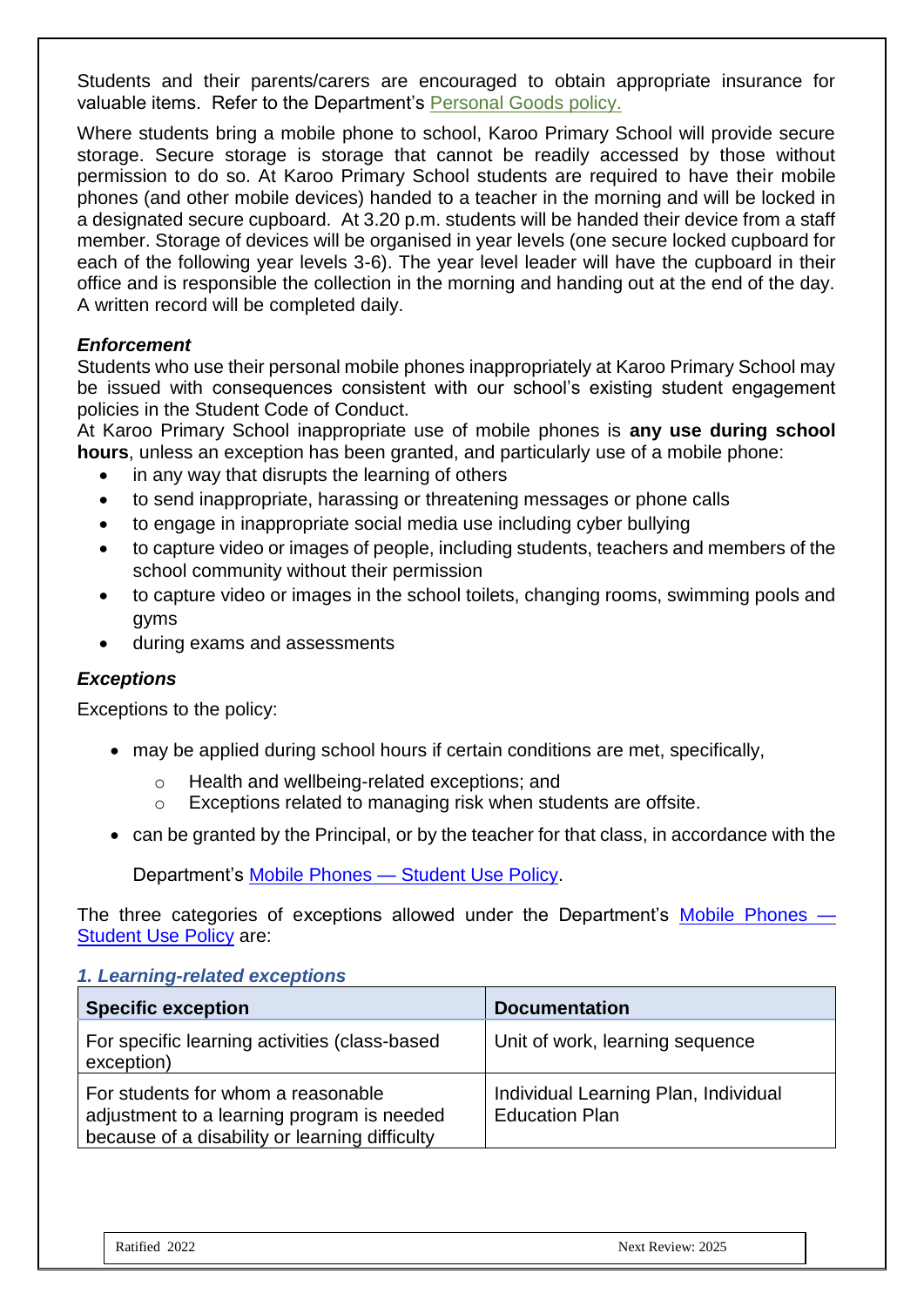| 2. Health and wellbeing-related exceptions |                                    |
|--------------------------------------------|------------------------------------|
| <b>Specific exception</b>                  | <b>Documentation</b>               |
| Students with a health condition           | <b>Student Health Support Plan</b> |
| Students who are Young Carers              | A localised student record         |

## *3. Exceptions related to managing risk when students are offsite*

| <b>Specific exception</b>                                                                         | <b>Documentation</b>                      |
|---------------------------------------------------------------------------------------------------|-------------------------------------------|
| Travelling to and from excursions                                                                 | Risk assessment planning<br>documentation |
| Students on excursions and camps                                                                  | Risk assessment planning<br>documentation |
| When students are offsite (not on school<br>grounds) and unsupervised with parental<br>permission | Risk assessment planning<br>documentation |
| Students with a dual enrolment or who need to<br>undertake intercampus travel                     | Risk assessment planning<br>documentation |

Where an exception is granted, the student can only use the mobile phone for the purpose for which it was granted.

#### *Camps, excursions and extracurricular activities*

Karoo Primary School will provide students and their parents and carers with information about items that can or cannot be brought to camps, excursions, special activities and events, including personal mobile phones (and other mobile devices).

#### *Exclusions*

This policy does not apply to

- Out-of-School-Hours Care (OSHC)
- Out-of-school-hours events
- Travelling to and from school

## **Communication**

This policy will be communicated to our school community in the following ways:

- Available publicly on our school's website
- Included in staff induction processes and staff training
- Included in school newsletter
- Included in staff handbook/manual
- Discussed at annual staff briefings/meetings
- Discussed at parent information nights/sessions
- Hard copy available from school administration upon request

## **Related policies and Resources**

• Student Wellbeing and Engagement